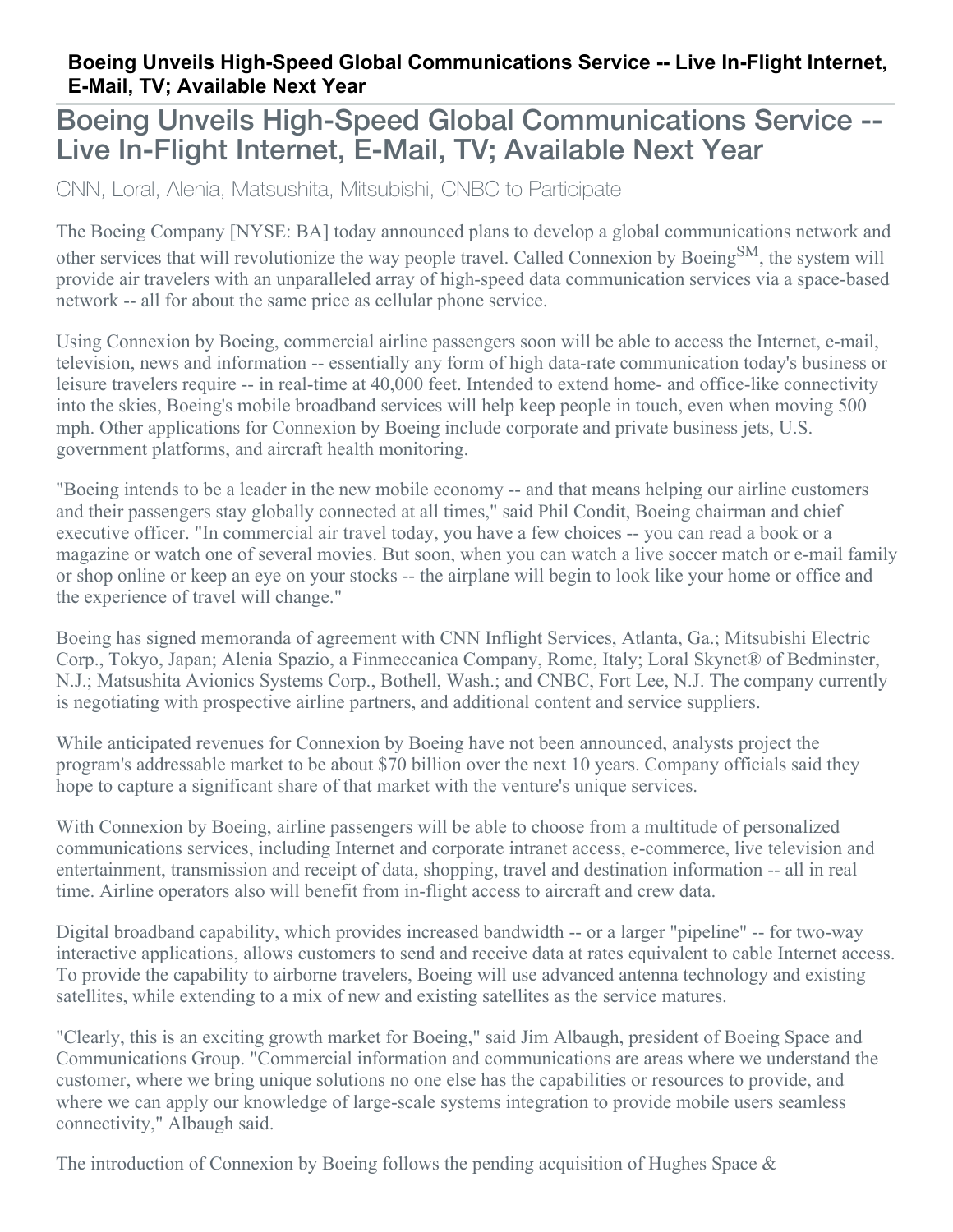Communications and signals the move by Boeing into commercial, space-based communications markets.

Intended as a global service, initially Connexion by Boeing will be available to commercial airline customers operating in North America. Service later will be expanded to other regions, over ocean areas and onto other moving platforms. The system is already available for installation on private business jets today and will be available on commercial aircraft shortly. System installations are expected to begin in late 2001, with operability expected shortly thereafter.

"Our immediate task is to make these services available to the airlines and the three million airline passengers who board some 42,300 flights on Boeing-built planes daily. The system seeks a far broader market," Condit said. "Ultimately, we see Connexion by Boeing as an enabler for addressing civil and military information needs, such as air traffic management and integrated military communications."

With headquarters in Seattle, The Boeing Company is the largest aerospace company in the world and the United States' leading exporter. The company's capabilities in aerospace include commercial jetliners, military aircraft, rotorcraft, electronic and defense systems, missiles, rocket engines, launch vehicles, and advanced information and communication systems. The company has an extensive global reach with customers in 145 countries and manufacturing operations throughout the United States, Canada and Australia.

Certain statements in this release contain "forward-looking" information that involves risk and uncertainty, including projections for new business and new business opportunities, revenues and revenue growth potential, the schedule for bringing the Connexion by Boeing<sup>SM</sup> into operation, new products, current and future markets for the Connexion by Boeing service, and other trend projections.

This forward-looking information is based upon a number of assumptions including: assumptions regarding demand; current and future markets for the Connexion by Boeing services; research, development and certification of equipment critical to the Connexion by Boeing system, such as the antenna; certification by national and international agencies of the radio spectrum usage by Connexion by Boeing; supplier and subcontractor performance in delivery of critical equipment and services; industry capacity for installation of Connexion by Boeing equipment on aircraft; supplier contract negotiations; price escalation; government policies and actions; and other regulatory approvals.

Actual future results and trends may differ materially depending on a variety of factors. One of these factors is whether the Company successfully executes its internal performance plans, which include meeting goals in the following areas: research and development of antenna and other critical equipment; performance of critical equipment; supplier production rates and quality; installation rates on aircraft; supplier contract negotiations. Other factors are external to Company performance, and include: acceptance of the new Connexion by Boeing services by airlines and the public; the cyclical nature of some of the Company's businesses; volatility of the market for certain products and services; the degree of domestic and international competition; uncertainties associated with regulatory certifications of the Connexion by Boeing system by the U.S. Government and foreign governments; other regulatory uncertainties; collective bargaining labor disputes; performance issues with key suppliers, subcontractors and customers; governmental export and import policies; factors that result in significant and prolonged disruption to air travel worldwide; global trade policies; worldwide political stability and economic conditions, particularly in Asia; real estate market fluctuations in areas where company facilities are located; price escalation trends; the outcome of political and legal processes; legal, financial and governmental risks related to international transactions; legal proceedings; and other economic, political and technological risks and uncertainties.

Additional information regarding these factors is contained in the Company's SEC filings, including, without limitation, the Company's Annual Report on Form 10-K for the year ended 1999.